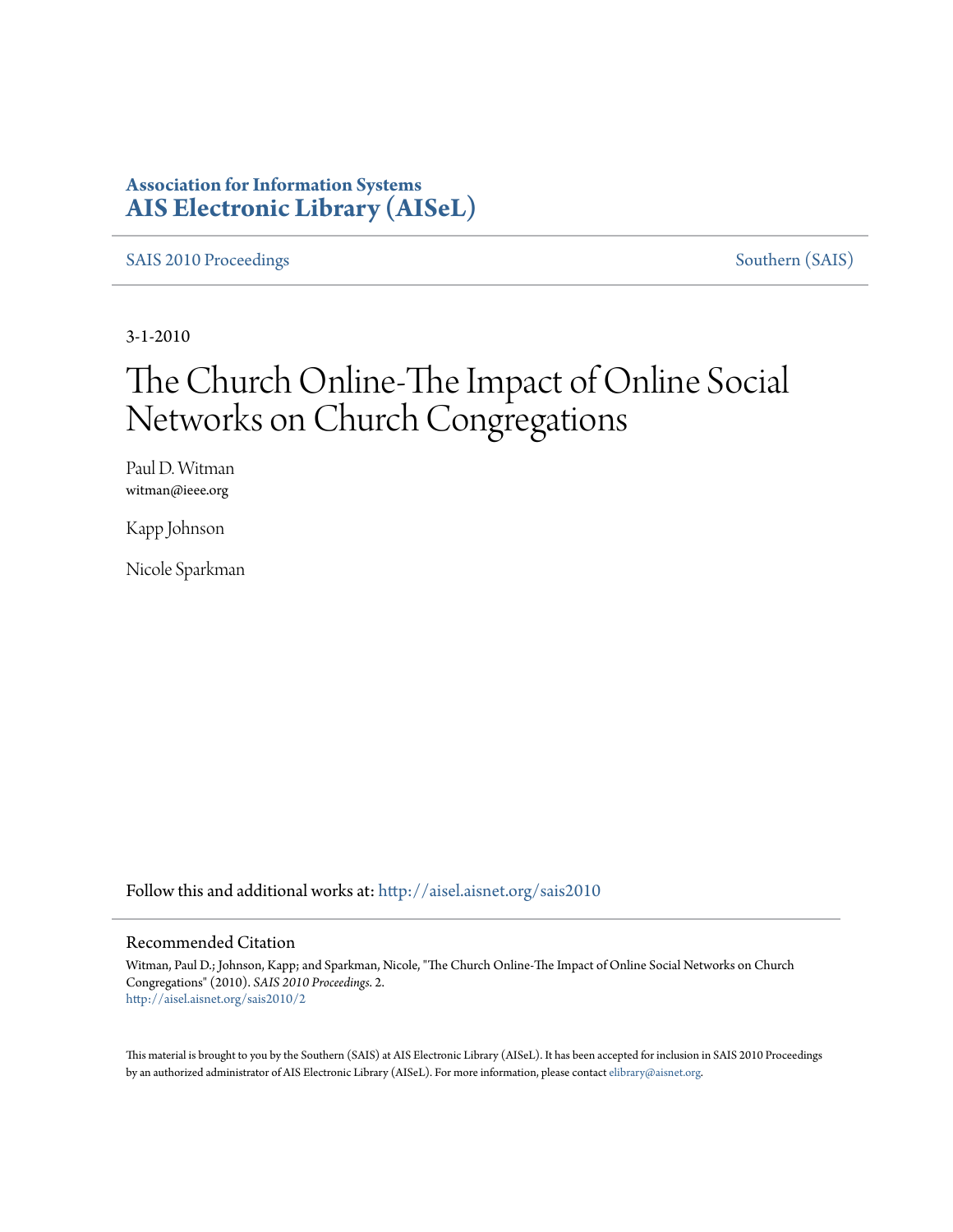## **THE CHURCH ONLINE - THE IMPACT OF ONLINE SOCIAL NETWORKS ON CHURCH CONGREGATIONS**

**Paul D. Witman** California Lutheran University witman@ieee.org

**Kapp Johnson** California Lutheran University

**Nicole Sparkman** California Lutheran University

#### **ABSTRACT**

This study will investigate the impact of online social networks for church members on those members' levels of engagement in the life of the church. Specifically, we endeavor to determine how and whether social networks for the church, including online calendars, discussion boards, blogs, photo sharing, and other such tools might contribute to behaviors such as greater involvement in church activities including worship, small groups, and volunteer leadership roles. Additionally, we will examine whether use of such tools also contributes to higher levels of giving, either to specific requests or to the routine fund raising of the church. Research hypotheses and a research methodology are proposed, along with directions for future research.

#### **Keywords**

Online social network, church, engagement.

#### **INTRODUCTION**

Our objective is to determine the impact of online social networks for church members on those individuals' levels of engagement and involvement in the church. Specifically, we are interested in seeing how congregational social networks – collections of people connected to each other through congregational relationships – can be enhanced with the new online social networking tools available today. In other words, how might these new and developing tools for social networking contribute to a greater sense of congregational commitment, involvement in congregational activities including worship and volunteer leadership roles, as well as a greater awareness of special needs of individual members? Additionally, we would like to study whether the use of such networking tools may also contribute to higher levels of financial support, either to specific benevolence requests or to the ongoing financial support of congregational ministries.

Many mainstream churches report sluggish growth or decline in total membership, going back at least 40 years (e.g., General Commission on Archives and History, 2008; Lutheran World Federation, 2008). At least in part, this decline is due to the aging of the congregations, and the failure to draw new younger members to rebuild as the congregation ages. Knowing that one fertile ground for these new members is among youth and young adults [the group Prensky (2001) dubbed "Digital Natives"], it seems reasonable to believe that it might be helpful to use online tools and services to attract and engage these individuals, as well as to engage the "Digital Immigrants" (those who did not grow up with technology, but have since engaged with it).

Anecdotal evidence of church leaders' belief in the potential of technology may be found in the number of churches offering social networking tools as part of their church's web presence. For example, Ning, a social networking service allowing creation of branded, private social networks, had at least 350 branded social networks that included "church" and one of four major Protestant denominations as part of their keywords (as of February 20, 2009).

Finally, beyond the formal academic and practitioner literature we find significant interest in online social networks among church leaders. Not only are there large numbers of church-based social networks, as noted previously, but there are also active online discussions that allow pastors and other church leaders to collaborate and learn from one another in this area (e.g., CPOnlineAcademy, 2009)

The remainder of this paper is organized as follows: The literature review provides background for prior research in this area, along with development of hypotheses to be tested. A research methodology and research subject selection approach are proposed, along with anticipated conclusions, followed by limitations and directions for future research.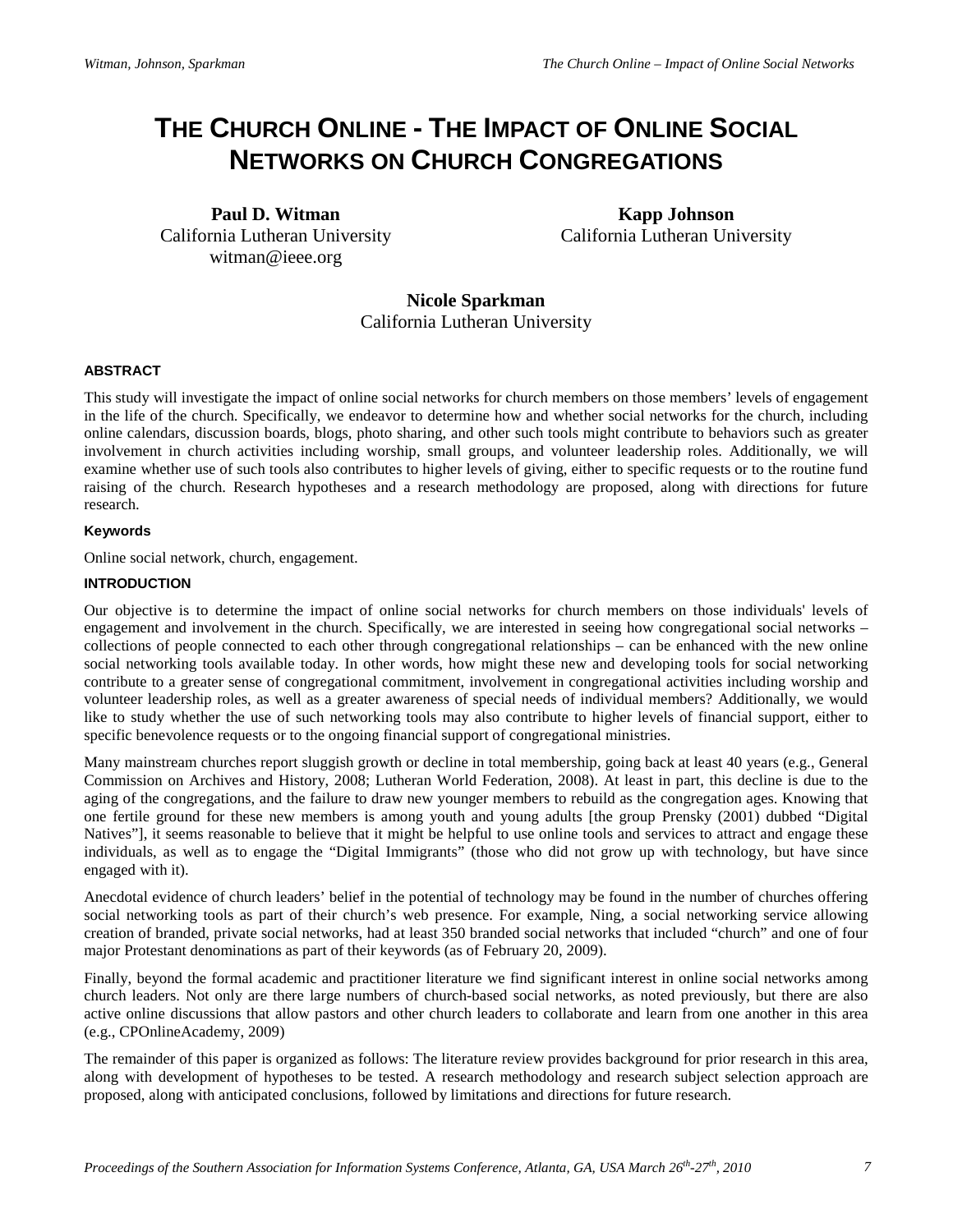#### **LITERATURE REVIEW AND HYPOTHESES**

Numerous authors have written on the subject of church growth and effectiveness, though relatively few in scholarly publications. Many appear to be practitioners with substantial data to support their recommendations, though their works are not peer-reviewed. Callahan (1983), for example, counts the following among his twelve keys for church effectiveness: worship vitality, concrete mission objectives, "significant relational groups", strong leadership, and high visibility. These "relational groups" are instances of social networks in the pre-Internet, "offline" sense, and could potentially be impacted in various ways through the use of online social networking tools (boyd & Ellison, 2007).

Arn & Arn (1990) provide more specific direction to measure church health, growth, and effectiveness. Such measures include ratios related to revitalization, evangelism, church school, and worship. These measures provide another set of data points that will be used in our study as potential measures of the impact of social networks and other factors.

Churches can be expected to use their social networks to improve the overall engagement of their congregations. Dimensions of this area include, for example, inviting others to participate and serving the community and the church (Winseman, 2007, p. 39). Beyond the church literature, consumer loyalty concepts include such elements as "patronage behavior," , which corresponds to attendance and giving, in the church setting (Dick & Basu, 1994). Djupe combines these two into the concept of "religious brand loyalty," wherein individuals, by their affiliation, become embedded in dense social networks that help to create a momentum of affiliation that is difficult to reverse" (Djupe, 2000). Djupe was referring to traditional ("offline") social networks, but the online tools may provide ways to augment that "momentum of affiliation".

One example of this was offered by a church administrator interviewed in preparation for this study. She reported that she "staggered invitations (e.g., first my own personal friends who I know will be attending anyway, then other personal friends, before the mass 'all group members') and had [a] better response" because "members are more likely to say 'yes' to an event ... if there are already lots of others who have said 'yes'." In this way, Facebook's online invitation and RSVP service served as an evangelism/marketing and attendance-boosting aide.

Large numbers of churches, and certainly those in mainline Protestant denominations, capture a great deal of numeric data about their members and events. These data provide a solid foundation from which to measure impacts of online social networks. Data include worship and church school attendance, leadership roles, membership statistics, small group attendance, youth ministries, and measures of giving and spending activities (e.g., California-Pacific Conference United Methodist Church, 2008). We anticipate leveraging this data collection process to provide data for this research project.

Online services of various types have been postulated to increase both loyalty and total value to the operator of the online service. For example, in banking, Witman & Roust (2008) showed that active users of online banking services were dramatically higher in net monetary value as bank customers, due in significant part to their online banking usage. This usage seemed to motivate the user to conduct more of their relationship with their online banking institution, due to the greater convenience and visibility it provided. Roust and Witman (2006) also showed that active online banking users were more loyal and left their financial institution at lower rates than non-online banking users, due to the switching costs of moving that relationship to another institution. Graeber further notes that, based on a 33 month study, individual active online banking users actually became more valuable over that time period to their institution than did similar users who did not use online banking (Graeber, 2003).

Ellison el al (2007) define a measure of Facebook intensity that involves both metrics for actual use (minutes per day), as well as psychographic questions. Facebook itself (2009) provides metrics for usage and activity on fan pages, including posting quality assessments and fan demographics. One can also derive information about the activity on the page by reviewing user postings, user comments, and similar empirical observations about the posted activity on the page. Ning provides similar features. We will utilize available data from the social network service to create a measure of user engagement on the page, and that measure may vary based on the social network in use by the church.

From the combination of measures of church effectiveness and the anticipated impact of online services flow the following hypotheses:

H1: Church members who are more actively engaged in the use of social networking tools related to their church congregation will be more active with their church congregation. In this case, we will define church activity as a combination of measures of engagement, as noted previously – leadership roles and attendance at worship and small-group meetings.

H2: Church members who are more actively engaged in the use of social networking tools related to their church congregation will be less likely to leave their church congregation.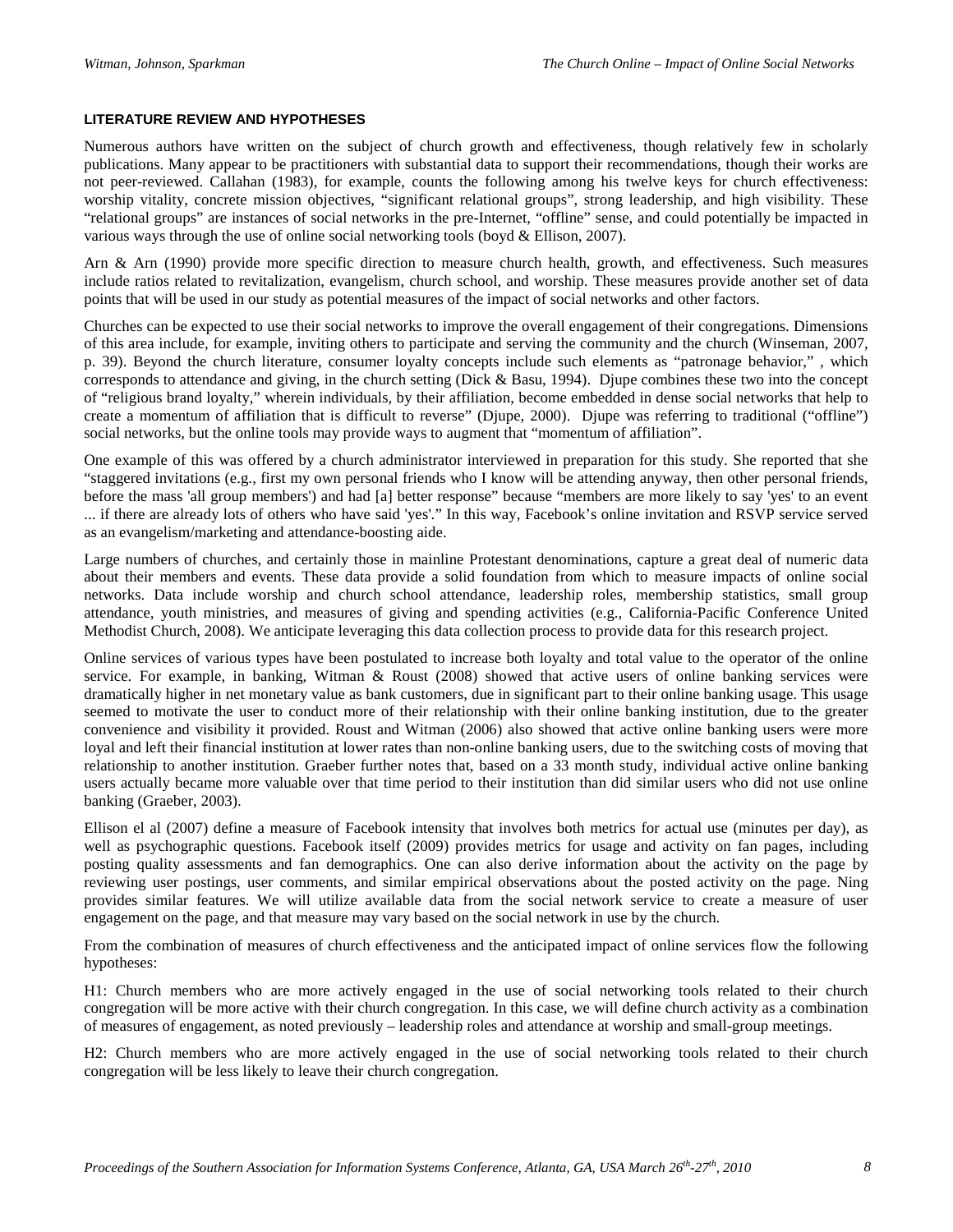H3: Church members who are more actively engaged in the use of social networking tools related to their church congregation will, at least in aggregate, increase their levels of giving more so than those who are not as engaged. (Aggregated rather than individual giving levels will likely be used in this study due to the need to protect member privacy and the sensitivity surrounding release of individual giving records by churches.)

The theoretical model is shown in Figure 1, below.



**Figure 1 - Proposed Theoretical Model**

#### **METHODOLOGY**

We will conduct this study in two phases. The first phase will capture initial data on church member involvement and online community activity, and if possible, historical church member involvement data. This will allow us to make an initial assessment of the impact of the online community on the life of the congregation. Subsequent data collections, six to twelve months later, and beyond, will permit more complete assessment of the impact of the online community. The longitudinal data will allow analysis of the effects of numerous variables, including the use of online social networks, on the interactions of the congregations' members in the life of the church. The primary unit of analysis will be at the individual member level within a particular church congregation.

Data from church congregations, including demographics, attendance and participation records, and giving records if available, will be anonymized before delivery for analysis. All data will be encrypted as additional security for the privacy of the member information. Social network records will be anonymized and encrypted in a parallel manner, so that data from the social network can be matched to demographic and member information.

While we intend for the data collection process to be unobtrusive to congregation members, so as not to bias their behavior, we do expect to gather some data via limited interviews and e-mail discussions with church staff and volunteer leaders. This data will be captured and analyzed per case-study best practices (Yin, 2003), and will be used to triangulate with the quantitative data extracted from church participation and social network records.

Social network analysis techniques (Knoke & Yang, 2007) may also be valuable in our analysis of user behavior. In particular, identifying which members are more actively connected to other members may provide an additional data point with respect to analyzing switching costs and engagement. Selection of specific techniques will depend on the availability of data and ability to collect the data without compromising member privacy.

There are a variety of social network services in use by churches at the present time. From our informal review of a large number of church sites, these tend to fall into two major categories – church-specific sites and secular sites. Church-specific sites include a service called MemberConnect, operated by Concordia Technology Services, and another service called mychurch.org. MemberConnect provides integration with core church management software, along with a variety of social networking, calendaring, contact management, and other tools for use by church administrators and volunteers, and by volunteer leaders and members of individual groups, while mychurch.org provides a somewhat broader range of facilities, including blogs and Really Simple Syndication (RSS) feeds, while offering less integration with church management tools.

The primary secular networks include Facebook [\(www.facebook.com\)](http://www.facebook.com/), along with targeted networks such as those hosted by Ning [\(www.ning.com\)](http://www.ning.com/). Data collection from each of these networks will need to be targeted to the capabilities of the administrative tools for the networks, and may require more manual data collection, such as gathering information from the network's pages about membership in groups, postings, and other similar data.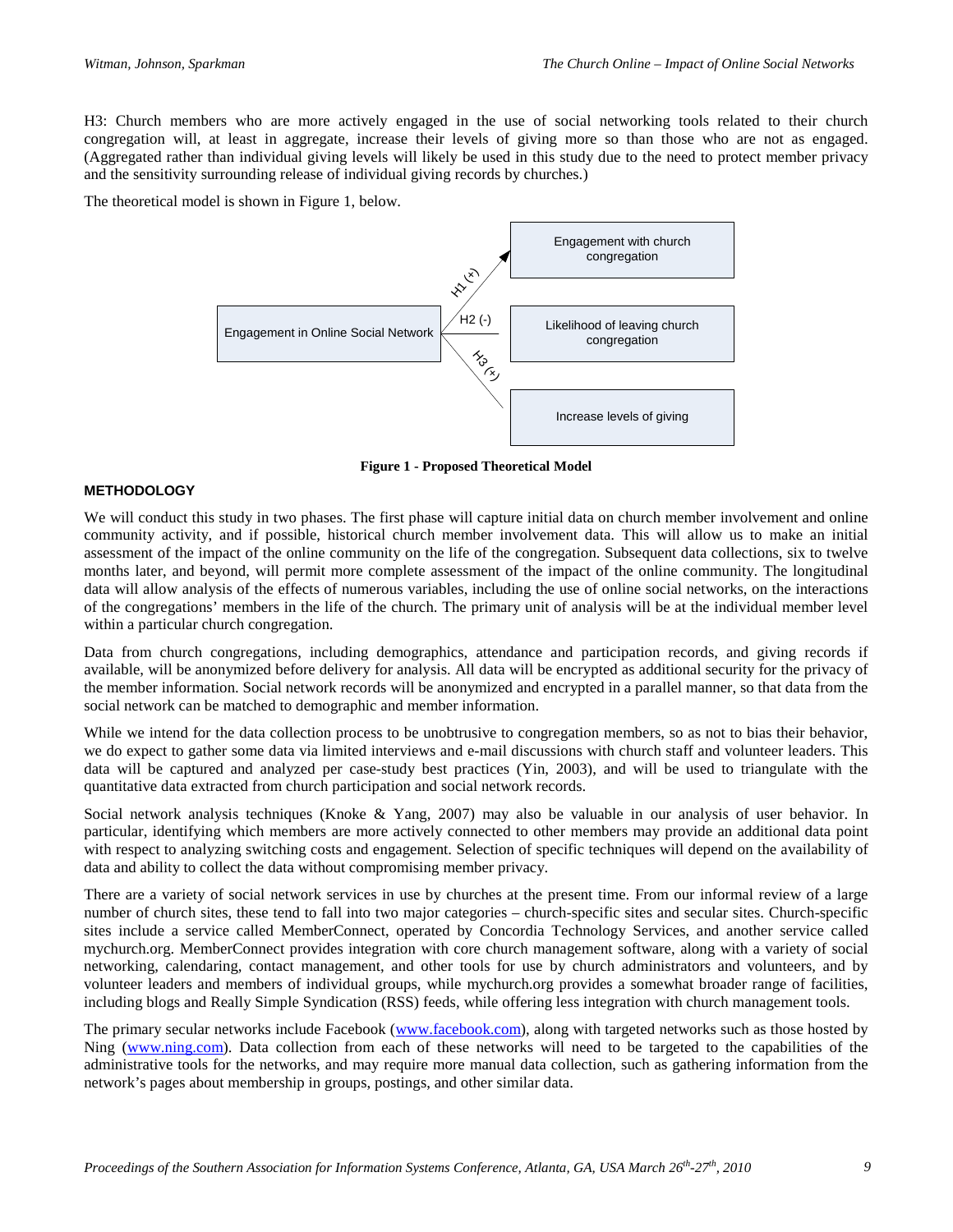An example of a church social network site, promoting its prayer ministry, is shown in Figure 2. This particular church uses both Ning and Facebook, leveraging Ning's more exclusive access model for internal church discussion, and Facebook's broad reach as a tool for evangelism and outreach.



**Figure 2. Use of social network to promote a church ministry**

#### **RESEARCH SUBJECTS**

We will work with at least three churches, in three different denominations. Our first research subject is an Evangelical Lutheran Church in America congregation in New Mexico. Our second subject is a United Methodist congregation in southern California. Our third subject will be a United Presbyterian congregation, also in southern California. We have chosen these three denominations to get exposure to different church administration models across the denominations, and will seek out churches with diverse congregations to help ensure generalizability of our results. We anticipate the results to be valid and meaningful to other Protestant denominations and perhaps to other branches of the Christian church as well.

#### **CONCLUSIONS**

Congregations will learn and benefit from this research in a number of ways: First, the ministry of congregations concerns connections – connections internally and connections externally. This research will better help congregations identify and use the tools and technologies which make congregational networks more effective and enduring, thus enhancing congregational mission. Second, this research will assist congregations and congregational leaders in connecting with a younger generation that is very connected and for whom social relationships are routinely grown and maintained online. This research will help congregations explore how they can develop new ways to think about appealing to younger potential members using network strategies.

We anticipate this study will provide insights into the impact of Internet technologies, and specifically online social networks, on the life of church congregations and their members. To the extent that the use of online social networking tools is early in its adoption by churches and church members, the research will help to document the actual effect of these social networks, and will help to guide the adoption and usage of social networks by other churches. We expect that churches new to social networking can use the research findings to plan their initial online launch for greater effectiveness, and that churches already active in social networking can enhance their effectiveness based on information gained from this research.

#### **LIMITATIONS AND DIRECTIONS FOR FUTURE RESEARCH**

The proposed study is clearly limited to Protestant churches in the United States, though some of its results may ultimately be generalizable beyond those groups. Due to the very limited direct contact with church members, the study is also limited in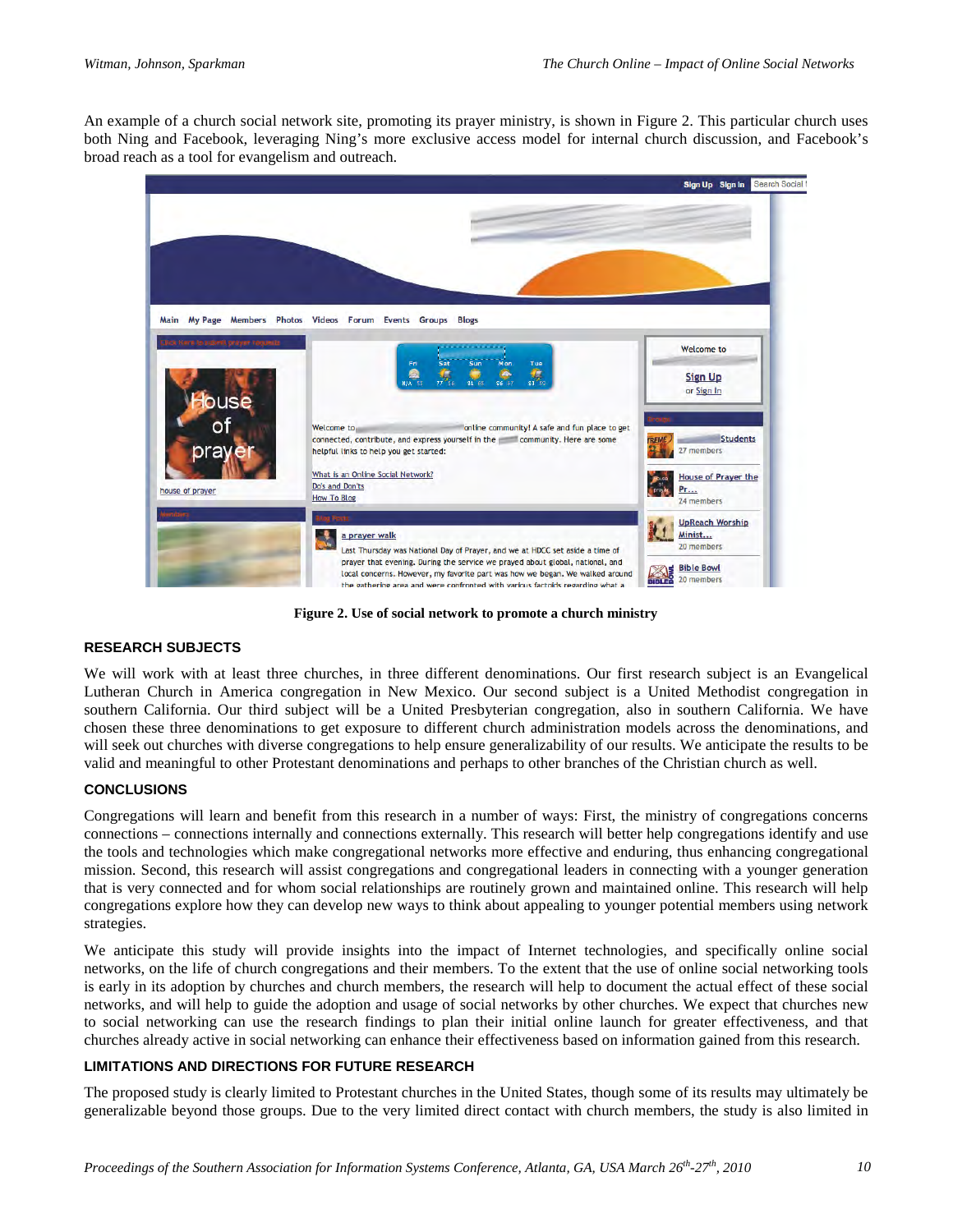its ability to control for additional variables, including history of church involvement, psychographic factors, etc., but will attempt to mitigate this issue via discussions with church leaders to identify and control for other causative factors for the observed behaviors among church members.

Future research will gather detailed initial quantitative data from at least three church congregations and assess that data relative to the research questions. Follow-on research will gather longitudinal data from the same congregations to assess changes over time, and to attempt to determine the impact of the various independent variables on the dependent variables. Other follow-on activities may include investigation of other Christian denominations, other sizes of churches, and perhaps other faiths as well.

Further exploratory research may reveal additional levels of granularity which can be captured and measured. For example, it may be possible to categorize different types of church activities, such as social, Bible study, spiritual formation, and service. It may then be possible to assess the impact of social networking tools on the different types of activities, and help churches to ensure that their primary mission objectives are being met.

Crumroy, et al (1998, pp. 269-271), in a broad text on the subject of church administration, note the importance of developing volunteer leadership in the church. Another path that we plan to pursue is related to the volunteer effort required to maintain online content. We understand that if information systems do not satisfy their users' expectations or if users do not find the system useful, users will not continue to use these systems (Bhattacherjee, 2001). As such, continued maintenance and updates of the content for which various administrative volunteers have responsibility is critical to the overall continued use of the social network. Mathieson (2007) offers some insights into the motivations of volunteers to maintain such content (and to do more technical work as well), including their skills and training, their engagement with the organization, their commitment, and their desire to be of service.

#### **ACKNOWLEDGMENTS**

The authors appreciate the formative input provided by the reviewers, and by numerous pastors and church members, and especially the comments and suggestions of Chip Arn and Terry Van Hook.

#### **REFERENCES**

- 1. Arn, W., & Arn, C. (1990). *Church Growth Ratio Book*. Monrovia, CA: Church Growth Press.
- 2. Bhattacherjee, A. (2001). Understanding Information Systems Continuance: An Expectation-Confirmation Model. *MIS Quarterly, 25*(3), 351-370.
- 3. boyd, d., & Ellison, N. (2007). Social Network Sites: Definition, History, and Scholarship. *Journal of Computer-Mediated Communications, 13*(1).
- 4. California-Pacific Conference United Methodist Church (2008). *Santa Barbara District Statistical Tables 2007* (No. Q-SantaBarbara). Pasadena, CA: California Pacific Conference, United Methodist Church.
- 5. Callahan, K. L. (1983). *Twelve Keys to an Effective Church*. New York: Jossey-Bass.
- 6. CPOnlineAcademy (2009, February 8). Cal-Pac OnLine Academy for Church Growth Retrieved February 8, 2009, from <http://groups.yahoo.com/group/CPOnlineAcademy/>
- 7. Crumroy, O. F., Kukawka, S., & Witman, F. M. (1998). *Church Administration and Finance Manual*. Harrisburg, PA: Morehouse Publishing.
- 8. Dick, A. S., & Basu, K. (1994). Customer loyalty: Toward an integrated conceptual framework. *Journal of the Academy of Marketing Science, 22*(2), 99-113.
- 9. Djupe, P. A. (2000). Religious Brand Loyalty and Political Loyalties. *Journal for the Scientific Study of Religion, 39*(1), 78-89.
- 10. Ellison, N. B., Steinfield, C., & Lampe, C. (2007). The benefits of Facebook "friends:" Social capital and college students' use of online social network sites. *Journal of Computer-Mediated Communications, 12*(4), Article 1.
- 11. Facebook.com (2009). Facebook Help Fan Page Insights Retrieved December 18, 2009, from <http://www.facebook.com/help/?page=914>
- 12. General Commission on Archives and History (2008). United Methodist Membership Statistics Retrieved February 18, 2009, from<http://www.gcah.org/site/c.ghKJI0PHIoE/b.3828783/>
- 13. Graeber, C. (2003). *Want To Get More Online Bill Payers?* Cambridge, MA: Forrester Research.
- 14. Knoke, D., & Yang, S. (2007). *Social Network Analysis*. Thousand Oaks, CA: Sage Publications.
- 15. Lutheran World Federation (2008, May 8). Global Lutheran Church Membership Retrieved February 18, 2009, from [http://archive.elca.org/lwf/global\\_lutheran.html](http://archive.elca.org/lwf/global_lutheran.html)
- 16. Mathieson, K. (2007). Using Information Technology (IT) Volunteers: A Conceptual Framework. *THE INTERNATIONAL JOURNAL OF VOLUNTEER ADMINISTRATION, XXIV*(6), 35-46.